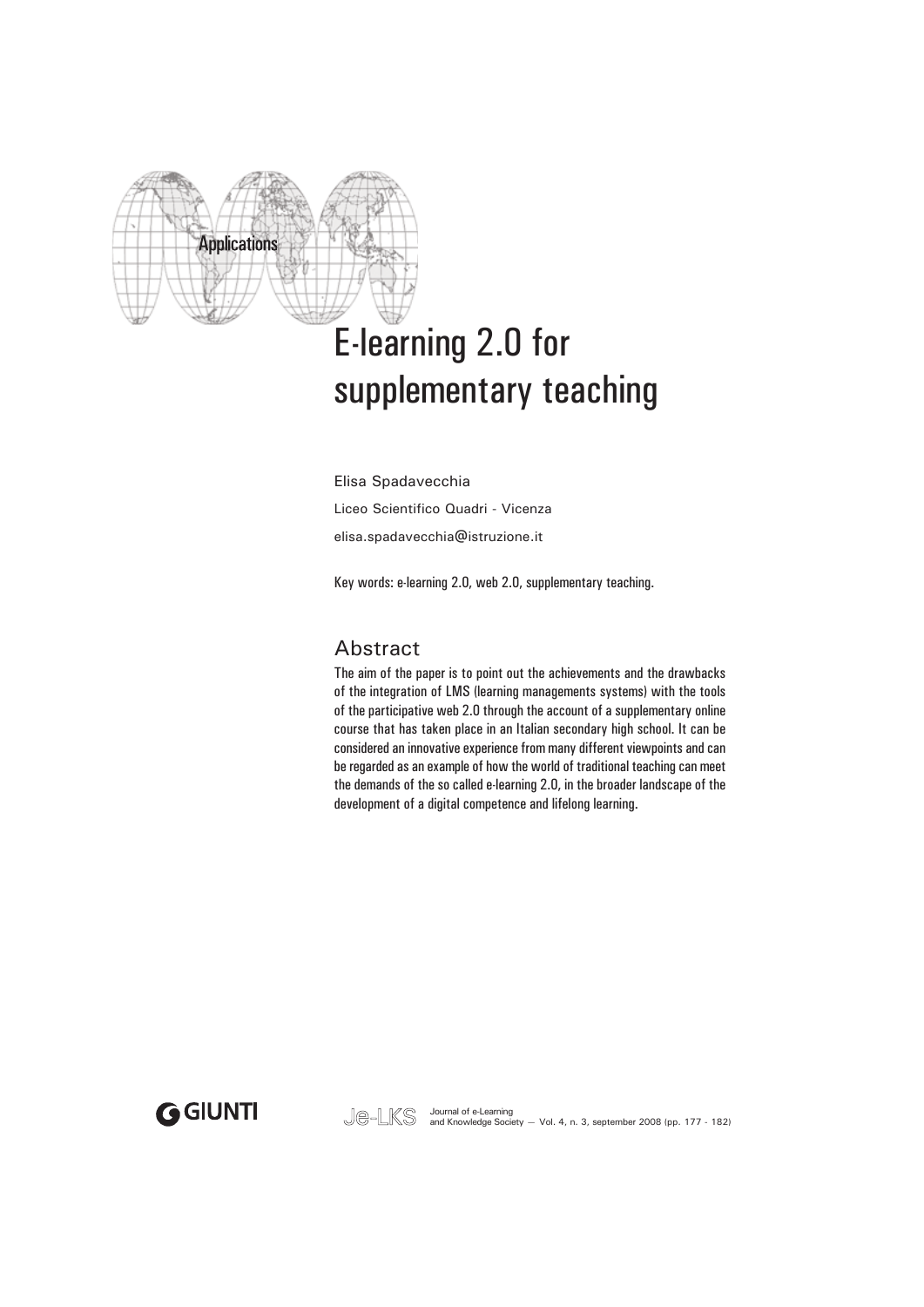### 1 The idea

The idea of creating an online supplementary summer course in English as a foreign language through the use of the web was born in June 2007 as a response to the learning needs of some eighteen-year-old students who had to improve their school results in English language and literature by the beginning of the following school year. It was decided to exploit the availability of an open source LMS from another school<sup>1</sup> and the presence of a popular online helpdesk for English as a foreign language carried out on a  $blog<sup>2</sup>$  plus a podcast<sup>3</sup> to organize the activities. The students with learning problems in English were invited to choose between the supplementary summer learning activities traditionally offered by the school and, as an alternative, the participation to a distance course on the web. All the students of this class decided to enrol in the distance course, maybe encouraged by the presence of their teacher as an e-tutor. After the attendance of a trial lesson of technological familiarization with the tools and the resources available on the platform, the students drew up an "educational agreement" with their class teacher in which they accepted to participate actively and responsibly to the remedial activities, to interact in group work and agreed that their works were published, shared and assessed within the project.

The objectives to attain by the end of the course were the following:

- to revise the syllabus and improve the students' abilities and competence in English language and literature; •
- to overcome the learning difficulties in some language strategies; •
- to recognize the importance of cooperative learning in one's own growth; •
- to acquire new learning tools for writing in a cooperative way; •
- to help the students become active and co-participative involving them in group work; •
- to stimulate peer confrontation and horizontal scaffolding. •

### 2 Organizational aspects

A pragmatic approach was chosen. The project was developed through the exploitation of the technology and resources already available at school with tools, materials and activities freely available on the Internet besides some personal materials to enrich on the basis of the students' needs. Then, a repository of lessons was created with an individual login for the participants. The following phase was the preparation of the school documents and the information of the school community.

The initial idea was to motivate the students in trouble to use the web to solve

<sup>1</sup> www.liceodaprocida.net

<sup>2</sup> http://sportelloing.blog.tiscali.it

<sup>3</sup> www.quadripodcast.it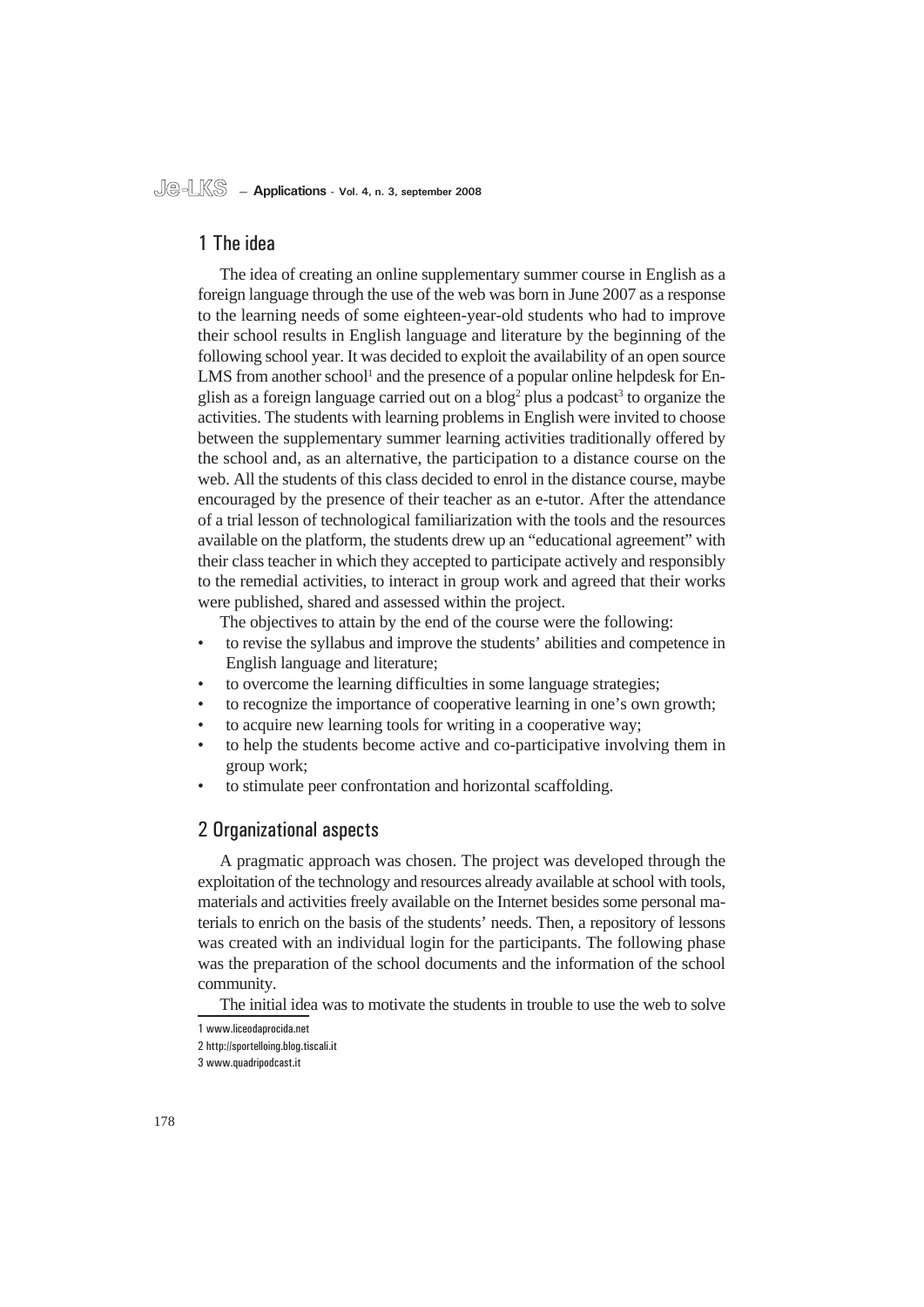their learning problems preparing some modules where the students were guided gradually in their recovery process aimed at the acquisition of the knowledge, competencies and abilities that are necessary to interact in a particular communicative situation or to attain a specific learning objective. This kind of activity demanded a well organized and complex work, with problems of time, localization of the resources, availability, adaptability of the various materials, learning management problems and so on.

Another important consideration stemmed from the awareness of how, after the success of the so called web 2.0 that is characterised by a more and more active role of the users in the production of contents, some authors have started to criticize the distance learning approach based on the exclusive use of LMS and foster new types of approach (Cross, 2006). The objective to attain for an effective e-learning is the integration of different kinds of knowledge acquisition, from formal to informal, as it happens in traditional learning. So, it was chosen to integrate the experience of the online knowledge management and formal e-learning activities with others deriving from informal e-learning because of the strong motivation that drives towards what has come to be called "e-learning 2.0" (Downes, 2005). E-learning 2.0 requires a new way of considering online learning. It is not a technical question but rather a methodological issue, in other words it deals with the opportunity of becoming authors in the web as well as readers by means of the creation of blogs and podcasts, photo and document sharing and so on through any kind of social interaction. Thanks to the tools of the web 2.0, the traditional distance practice based on the transmission of contents is turned into a more stimulating, appealing interactive process, an aspect of great importance in one's own learning.

For all these reasons it was decided to prepare only a small number of modules and a few activities focusing the attention on the needs and difficulties on which the students were most in trouble and set the other problems aside. This choice proved to be appropriate, and in fact it was appreciated in the feedback about the project.

The easiness of use of the technologies employed to carry out the project fostered an immediate involvement and a different role connotation of the actors involved in the learning interaction.

### 3 Teaching activities

Besides the teaching materials uploaded in the repository of the platform, the course was enriched with some posts on the blog and several individual and collaborative activities, chosen by the e-tutor with the aim of arranging some assessment tools to use both during and at the end of the learning process. The students were asked to interview their colleagues who were taking the final diploma exams about the foreign language test, answer a questionnaire about their communicative needs in foreign language learning, re-think about their metacognitive abilities through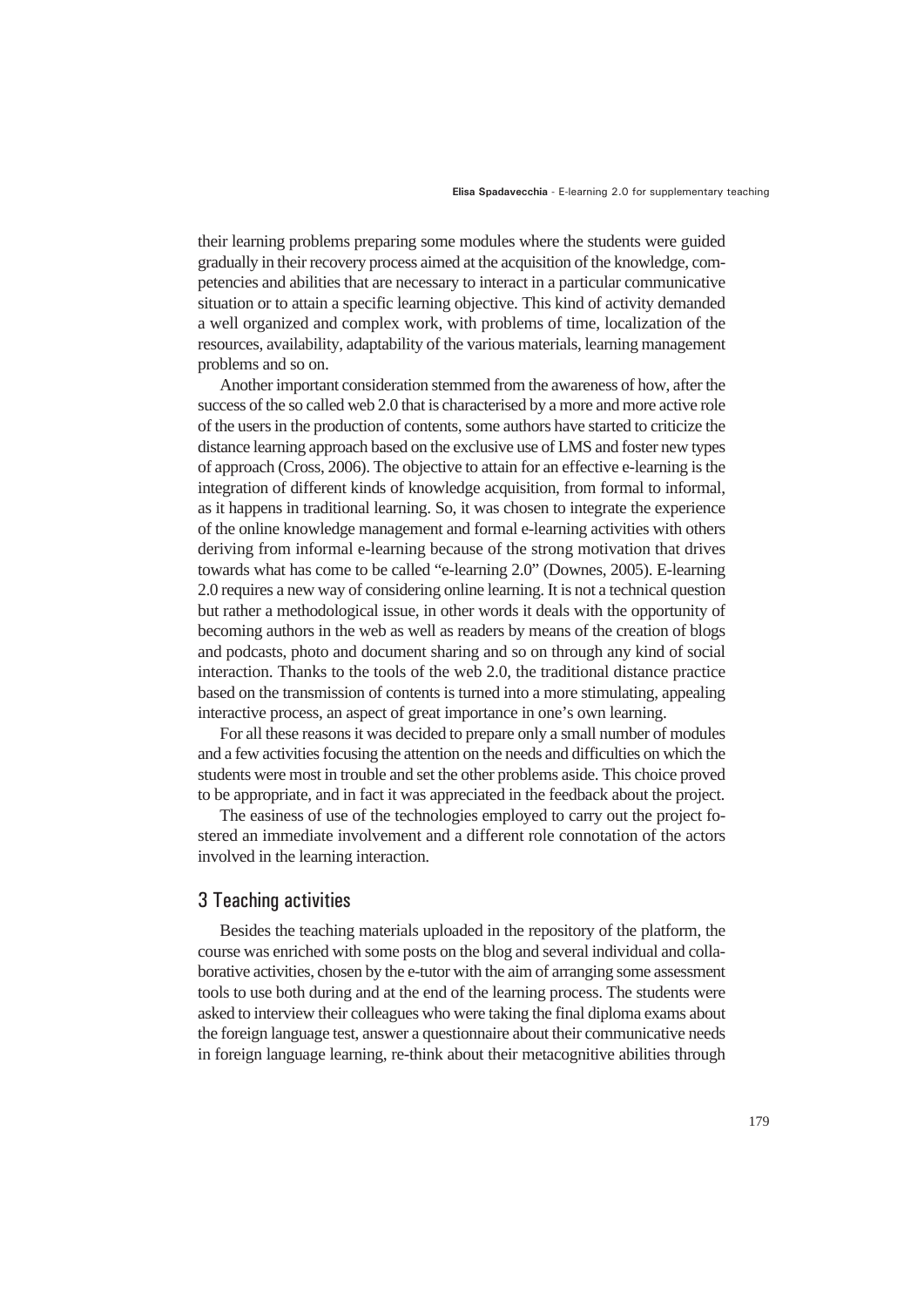#### **Je-LKS — Applications - Vol. 4, n. 3, september 2008**

a comparison of anonymous papers about the same subject but with different organization, structure and language qualities using the class evaluation grid, to do guided compositions aimed at the revision of the written expression from three different angles – contents, semantic-lexical field, morphology-syntax – to favour the development of specific language strategies. Each activity was revised, shared and discussed in the appropriate thread that had been opened in the forum. The platform4 has a memory of the time when a file has been uploaded and allows the e-teacher to send his feedback about the students' work also privately.

Various kinds of documents were uploaded on the LMS: texts, audio files, videos and presentations, not simple video transpositions of papers but materials that try to exploit the new opportunities offered by multimedia. As Donath points out, "the task of teachers is to create a multimedia learning environment which means to structure and to organize the learning process" (Donath, 2008, p. 100).

As regards the creation of communicative virtual places, the forum and the blog were widely used. As often happens, the forum soon became a virtual place of formal discussion and sharing of problems and tools for peer and vertical assessment of the work. The platform provides an e-mail notification of new posts in the forum.

The use of the blog, instead, met the demands of an informal learning environment where further peer interaction is allowed, something that is particularly appealing and motivating for teenagers, many of whom are passionate and experienced bloggers. By the use of both technologies, the condition for effective e-learning through the integration of the formal and informal dimension is fulfilled.

### 4 Project results and evaluation

In accordance with existing Italian regulations, the results of the experience were assessed through a traditional written and oral test carried out at school together with other students who had to take an extra exam before the attendance of the following school year. However, this experience gave the opportunity of assessing not only the students' final preparation after the course, but also their learning process through the monitoring of their activities on the web. Four out of five students got positive results and did not show any problems in the study of the foreign language in the following school year, only one did not show any appreciable improvements in his preparation.

For the assessment of the project by the students, a questionnaire was provided online<sup>5</sup> using an online questionnaire generator implemented by prof. Roberto Trinchero at the FAR (Formazione Aperta in Rete) at the University of Turin.

The evaluation of the project was largely positive. Besides the recognition of

<sup>4</sup> www.horde.org

<sup>5</sup> http://www.farnt.unito.it/trinchero/qgen/richiama.asp?codice=elspad\_rec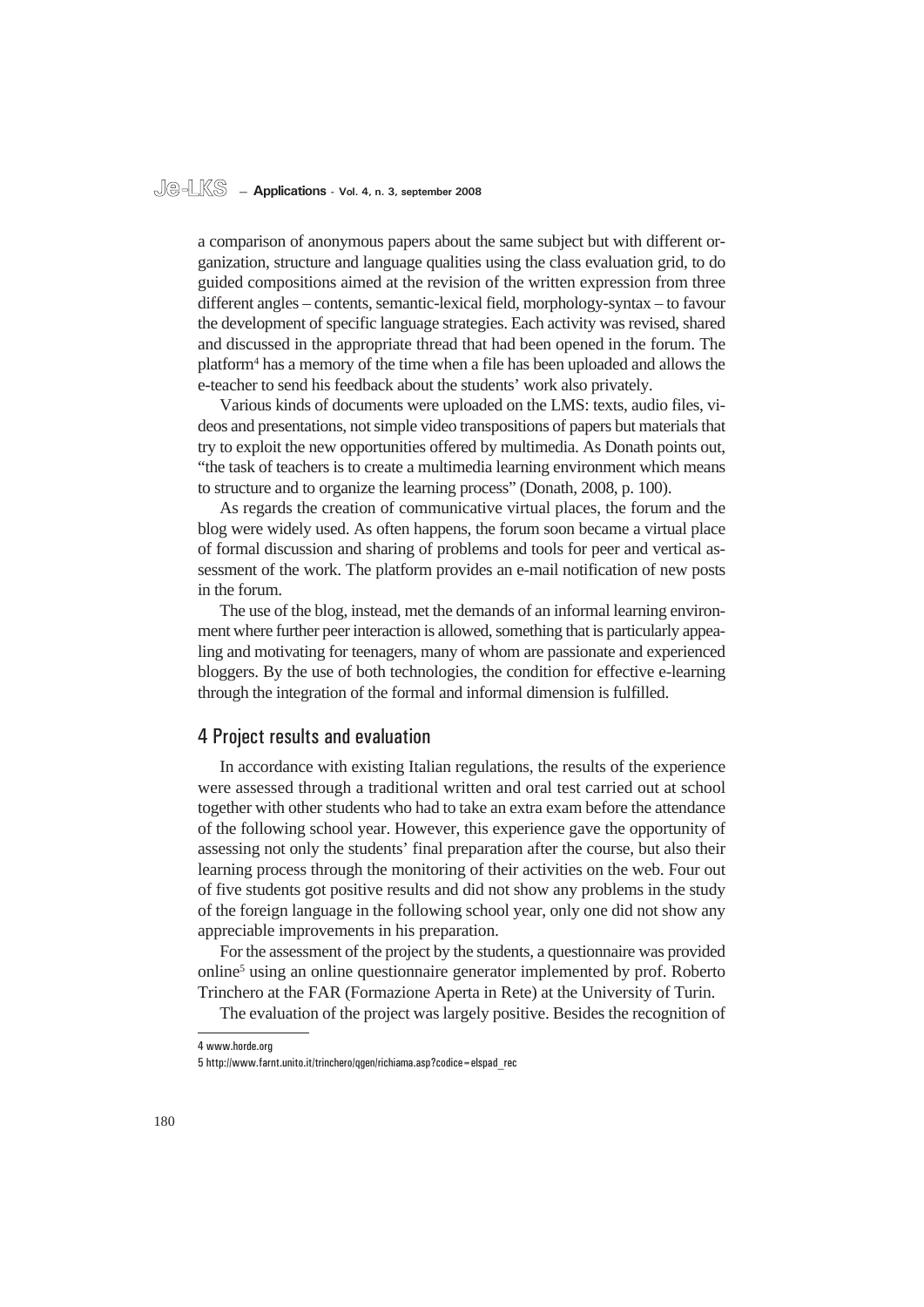the validity of such a kind of learning experience as an alternative to traditional teaching practice, it was suggested to extend the experience to the rest of the class during the following school year as a form of integration of traditional teaching activity and revision for the final diploma exam. The request was immediately granted, and the new project involved the whole class with other two classes from other two secondary schools from other parts of Italy<sup>6</sup>. Only one student did not see any utility in such a project and another did not consider the quality of the expression clear enough.



The feedback from the whole class about the new project at the end of the school year in June 2008<sup>7</sup> was even better, as shown in figure 1.

Figure 1 Evaluation of the project "Cooperating through the web"

### 5 Conclusion

Without pretending to offer a universally valid answer to the problem of the effectiveness of the use of LMS and the web 2.0 in teaching practice, the experience described in this article points out that their progressive introduction can represent a further learning opportunity in both teaching and learning. This does not imply that being able to use the new technologies leads automatically to the acquisition of an effective digital competence as the one recommended among the key competences for lifelong learning by the European Parliament (EEC, 2006), but the use of ICT can offer some opportunities that can be seized in the same way as a rich semantic-lexical competence can favour deeper

<sup>6</sup> http://www.liceodaprocida.net/users/cooperareconilweb/spazioweb/

<sup>7</sup> http://www.farnt.unito.it/trinchero/qgen/richiama.asp?codice=elspad\_coop